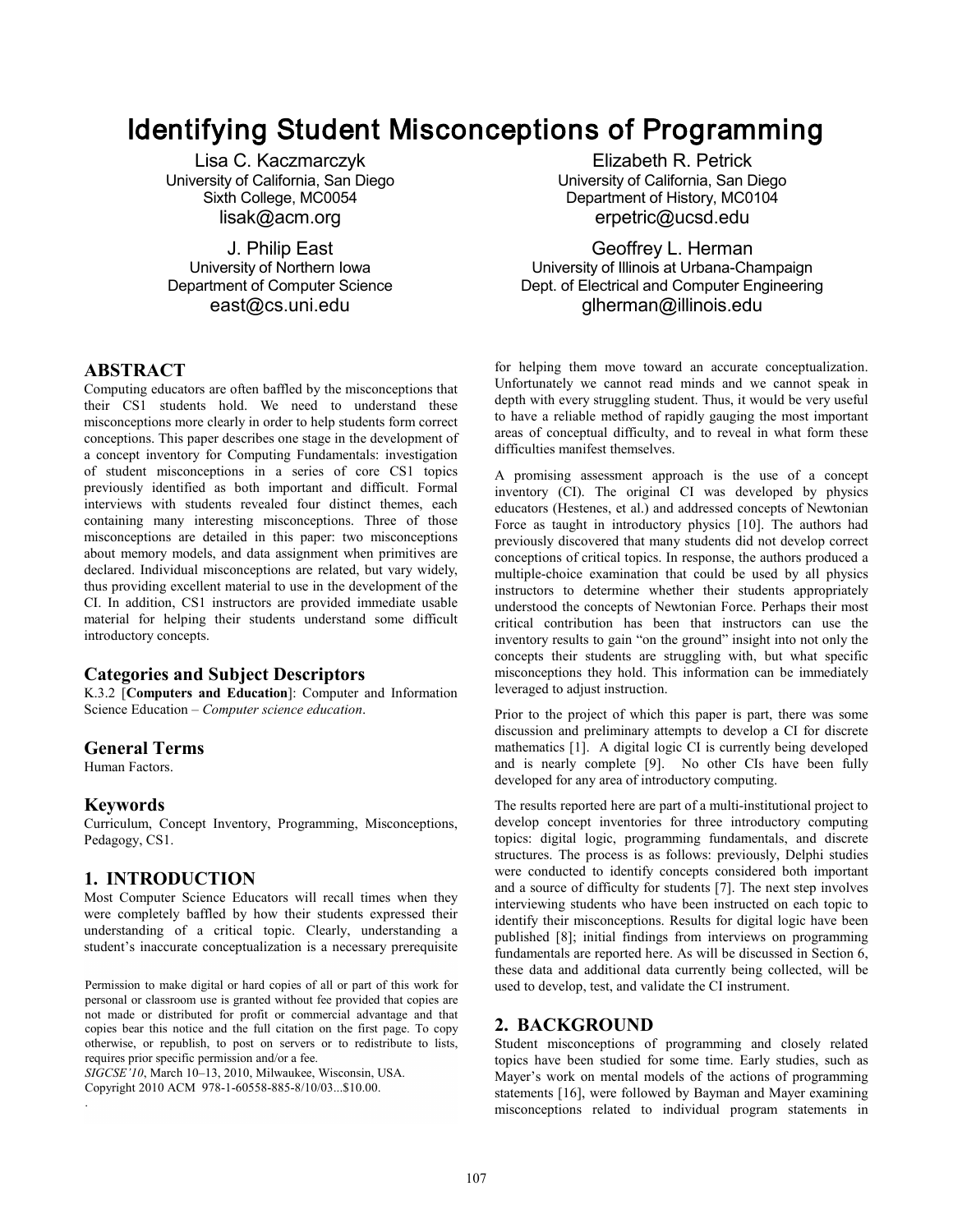BASIC [2]. They found that many students had incorrect understandings or outright misconceptions of "much" of even very simple statements. Bonar and Soloway looked more generally at groups of statements to examine student understanding of programming [3]. They recognized that student "step-by-step natural language programming knowledge" interacted negatively with the programming knowledge of formal instruction. These studies touched upon misconceptions, but their primary focus was on larger mental models and theories of cognitive representation, or in some cases discoveries of misconceptions were not fully followed up pedagogically.

Spohrer and Soloway [20] examined the source of programming errors or bugs to see if they result from "misconceptions about the semantics of programming language constructs". They concluded that bugs are more likely to arise from student errors in reading and analyzing specifications and failures to see negative interactions between segments of code. Pea [18] looked beyond language constructs altogether, seeking insight into misconceptions. He found a "superbug"—students' tendency to expect computers to correctly interpret student actions and do the right thing. Confrey [5] examined both theoretical and empirical literature on misconceptions in mathematics, science, and programming and noted that the primary focus of the research was to avoid misconception development though changes in teaching. These studies focus primarily on misconceptions and present important results, however for a wider pedagogical use in CS1, they provide insufficient breadth and depth.

More recent work has often been narrowly focused. Ma, et al. [14] examined the correctness of mental models of assignment (of values and references) that are held by students at the end of a programming course and found a substantial number or erroneous models for even simple assignment. Fluery [6] and Madison and Gifford [15] focused specifically on parameters. Holland, et al. [11] presented misconceptions related to Objects and recommendations for addressing them, however their results were anecdotal and not supported with data.

A variety of other work on misconceptions exists, but from the perspective of providing data needed to develop a CI for CS1, they either replicate the problematic issues above, or else focus on other areas of program related conceptions (correctness and grading) rather than programming conceptions (e.g. Kolikant and Mussai [12] and Sanders and Thomas [19]). Thus there remains a need to investigate student misconceptions across a wide variety of CS1 topics. Conducting in-depth interviews with methodological rigor is one way to provide the broad cognitive understanding needed. In the following sections, we report a first set of results to rectify this situation.

# **3. INTERVIEW & ANALYSIS PROTOCOL**

Eleven students took part in interviews conducted at the University of California, San Diego (UCSD) in spring 2009. Students were recruited from the undergraduate student population who were currently or recently enrolled in Computer Science or Computer Engineering introductory courses CSE8a or CSE11 (two versions of CS1). Participation was voluntary; subjects were recruited through announcements made in courses and via email to CSE lists. Students were compensated for participation in the project.

The primary purpose of the interviews was to reveal misconceptions held by students on an initial group of ten of the thirty-two concepts identified by the Delphi experts [7]. There were eighteen problems, covering the following concepts:

- 1. Memory Model, References, and Pointers (MMR)
- 2. Primitive and Reference Type Variables (PVR)
- 3. Control Flow (CF)
- 4. Iteration and Loops I (IT1)
- 5. Types (TYP)
- 6. Conditionals (COND)
- 7. Assignment Statements (AS)
- 8. Arrays I (AR1)
- 9. Iteration and Loops II (IT2)
- 10. Operator Precedence (OP)

A secondary purpose of the interviews was to validate the Delphi experts' conclusions that these concepts were indeed difficult.

The interviews were semi-structured and used a modified thinkaloud protocol [4]. Choosing a language for code examples was an unavoidable necessity in spite of an overarching goal to develop as language neutral a CI as possible. We selected Java for three reasons. First, Java is currently one of the most widely used introductory programming languages. Second, our Delphi experts explicitly identified a subset of troublesome concepts as Object Oriented (OOP) based. Third, our student population had been taught in Java. It is important to note that not all concepts required that actual code be presented to students in order to reveal misconceptions. A full list of the problems is available from the authors and is expected to be published in a subsequent longer article. In addition, we will address the language dependence issue further in Sections 5 and 6.

There were multiple problems per concept, in order to guarantee that results did not depend on a single question. The majority of problems were covered in at least two distinct variations. Pilot interviews revealed that some concepts were closely related (e.g. Control Flow with other concepts). Thus, misconceptions emerged for some concepts within discussion of problems designed for another concept. Additional interviews and analysis on several of these "overlap" concepts are underway.

Each student was given a subset of the problems. Each interview lasted approximately one hour. With a few exceptions, every student was provided questions for all ten concepts. The exceptions occurred when students worked slowly and time limitations prevented full coverage. To avoid order bias, the problems were given in a semi-random order to each student. The caveat to the randomness of problem ordering is that each student was given one or two simple questions in the beginning to reduce anxiety and acclimate them to the interview process. Students were given the problems on paper, and provided scrap paper to work on if they desired. At no time did the interviewer reveal correct or expected answers to the problems. We collected audio and video recordings of the interviews, along with any written work the students produced. The audio tracks of the interview recordings were transcribed verbatim. Video was used as a backup and as a visual resource if needed.

We analyzed transcripts and written work from ten of the interviews. Due to equipment failure, one interview was lost. The interviews were analyzed using the following steps of grounded theory and qualitative data analysis as described by Kvale [13], Strauss and Corbin [22], and Miles and Huberman [17]: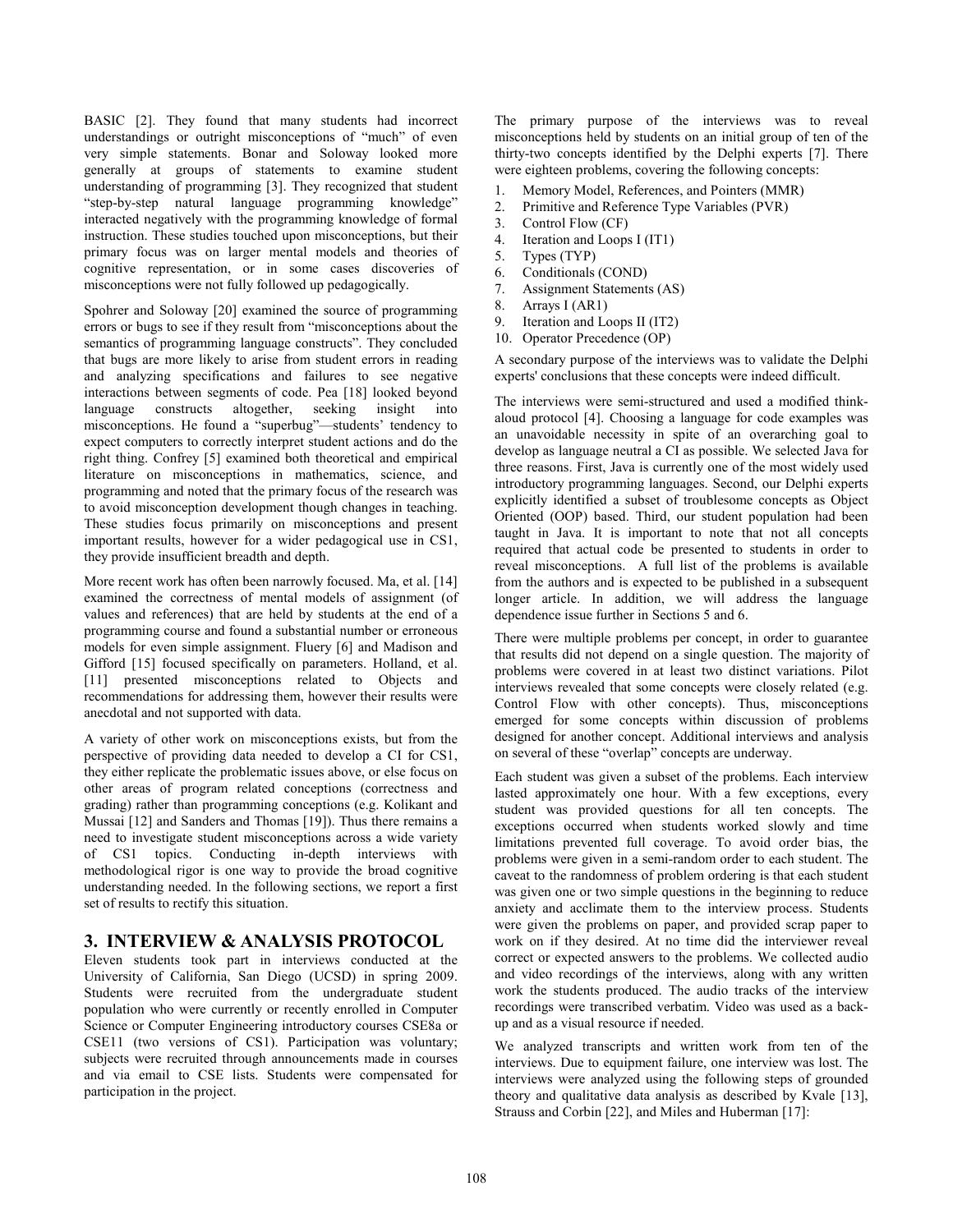- 1. All of the survey responses were selected for coding in order to avoid bias in selection.
- 2. All of the survey responses were read and analyzed independently by three researchers: the first and second authors, and a researcher from one of the project's partner institutions (the fourth author).
	- a. Each researcher developed codes, operational definitions, and themes grounded in the textual responses.
	- b. The three researchers compared their coding and thematic decisions. When there were divergent findings, only those encodings were retained in which all researchers agreed. An inter-rater reliability rating of 96% was achieved.
- 3. Thirty-two codes with operational definitions were agreed upon. Twenty-five codes addressed the ten targeted concepts.
	- a. The codes describe the misconceptions students held and were grouped according to the important and difficult concepts identified by the Delphi experts.
	- b. Additional codes addressed other concepts from the full Delphi expert list have been specifically targeted in further interviews during summer and fall 2009.

# **4. RESULTS**

Four themes emerged from the students' misconceptions (see Table 1). Themes 1 and 4 are highly language independent and cover general misunderstandings. Theme 2 involves a number of misconceptions all related to an inability to properly understand the process of while loop functioning. Though not truly language independent, this theme and its misconceptions are applicable across several commonly used contemporary and historic languages. Finally, Theme 3 is a basic lack of understanding of the most fundamental aspects of Object-Oriented Programming.

**F**or the purpose of building a CI, misconceptions are the key data, as they are used to create authentic distracter questions on the instrument. In this paper, we focus on three of the six misconceptions within Theme 1: "Semantics to semantics," (MMR1), "Primitive no default," (PVR1) and "Uninstantiated memory allocation" (MMR4) (see Table 2). Both of the Delphi process concepts these misconceptions fall under (MMR, PVR) were highly ranked overall for importance and difficulty. Of the ten concepts addressed in this set of interviews **(**see Section 3), these two concepts were ranked highest by the Delphi experts for difficulty.

The first misconception, "Semantics to semantics," (MMR1) occurred when the student inappropriately assumed details about the relationship and operation of code samples, although such information was neither given nor implied. This misconception is language independent although every language will manifest the misconception differently. For example, when examining a list of Java variable definitions and declarations whose interrelationships are unstated (see Appendix: Problem 1), Student2 explains: "And then have the names of the songs in here, which – but this would be stored in library, I'm assuming, or in the library class. I don't know how they're linked together exactly."

In another example, with a different problem (see Appendix: Problem 2b), Student3 makes incorrect assumptions about connections between variables to the extent that the student makes a mistake concerning the types of the variables. As a result, the student places Objects of different types in an array whose type matches none of them: "And so because there's two arrays, cheese and meats, uh, all those turkey and ham and roast beef are gonna be sorted into the meats array."

In a third example, Student8 completely and repeatedly ignores a variable, because it does not fit with her/his assumptions of how these variables must relate. In a lengthy discussion of the supposed relationships between the variables (see Appendix: Problem 2a), the sole reference (verbally or written) to "sauceType" was the following statement at the very start of the problem discussion: "Usually all the variables go to describing the Object, but I don't think it would describe a sauce."

It should not be surprising that students bring their own assumptions to problems. The Educational Psychology literature has solidly established this basic function of human cognition (e.g. [21]). However, we found it surprising where these assumptions led in terms of confusion between syntax and semantics. Even when an assumption based confusion led to clearly contradictory beliefs and conclusions, the students still could not recognize that their assumptions caused a problem. In one example, a student realized that the syntax did not fit his/her semantic assumptions and, instead of questioning those assumptions, he/she assumed that the syntax must be logically incorrect. Fortunately, this problematic cognitive behavior (for the purposes of learning programming) has also been discussed in the psychological literature and we should be able to draw upon that

|  |  |  |  |  | <b>Table 1. Themes Emerging From Student Misconceptions</b> |
|--|--|--|--|--|-------------------------------------------------------------|
|--|--|--|--|--|-------------------------------------------------------------|

| [T1: Students misunderstand the relationship between language elements and underlying memory usage. |  |  |  |
|-----------------------------------------------------------------------------------------------------|--|--|--|
| T2: Students misunderstand the process of while loop operation.                                     |  |  |  |
| [T3: Students lack a basic understanding of the Object concept.]                                    |  |  |  |
| T4: Students cannot trace code linearly.                                                            |  |  |  |

| MMR1             | Semantics to semantics            | Student applies real-world semantic understanding to variable declarations.                                       |
|------------------|-----------------------------------|-------------------------------------------------------------------------------------------------------------------|
| MMR2             | All Objects same size             | Student thinks all Objects are allocated the same amount of memory regardless of<br>definition and instantiation. |
| MMR3             | Instantiated no memory allocation | Student thinks no memory is allocated for an instantiated Object.                                                 |
| MMR4             | Uninstantiated memory allocation  | Student thinks memory is allocated for an uninstantiated Object.                                                  |
| MMR5             | Off by 1 array construction       | Student thinks an array's construction goes from 0 to length, inclusive.                                          |
| PVR1             | Primitive no default              | Student thinks primitive types have no default value.                                                             |
| PVR <sub>2</sub> | Primitives don't have memory      | Student thinks primitives without a value have no memory allocated.                                               |

**Table 2. Misconceptions About the Relationship Between Language Elements and Underlying Memory Usage**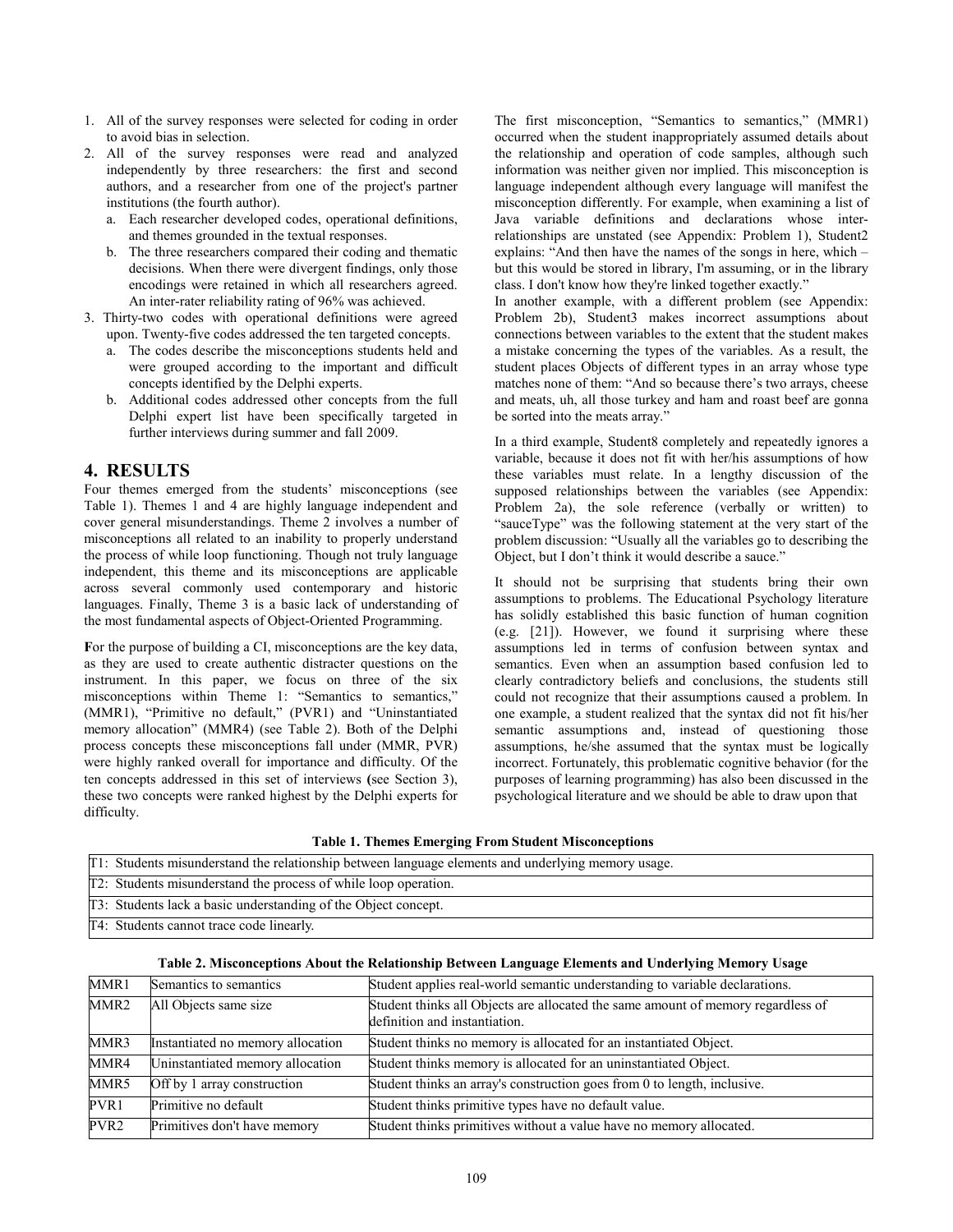field's expertise and resources to customize solutions for computing education.

The second misconception, "Primitive no default," (PVR1) relates to lists of instance variables. This misconception is related to OOP and is a Java specific misconception. Student3 discusses two boolean variables without assigned values (see Appendix: Problem 2b) and states: "I don't think any value is being created for them because there's no assignment there. You know, it's just being declared as a variable." Student5 similarly discusses an integer which is not assigned a value (see Appendix: Problem 2a): "And then int is empty too and it's just creating space to later store an integer."

The third misconception, "Uninstantiated memory allocation," (MMR4) reveals itself when students think that memory is allocated for Objects which have been declared, but not instantiated. This misconception is also related to OOP. For example, Student5 explains how the computer handles memory for the uninstantiated Object "turkey" (see Appendix: Problem 2a): "it's just going to be this blank turkey because we're not setting it to be anything but we're creating like free space to the mater [*sic*] later on declare it."

In another example, involving a similar problem, Student2 discusses the memory allocated for the uninstantiated Object "artist" (see Appendix: Problem 1): "I'm thinking it goes to wherever artist is defined and looks at that class. And I feel like the class would set aside memory.

## **5. DISCUSSION**

We found both unsurprising and surprising results in these interview data. The primary unsurprising, but welcome, result is that the misconceptions we uncovered confirmed the Delphi experts' choice of concepts as difficult for CS1 students.

Two surprising outcomes relate specifically to student misunderstandings. First, the breadth of misconceptions about memory models was unexpected. Memory models are very difficult, but we did not expect such a high number and variety of misconceptions. This finding has an important implication for pedagogy. There are likely to be a diversity of strategies to address memory model misconceptions, without any one quick or universally applicable fix. This challenge is particularly apparent regarding the misconception about students applying semantic assumptions to syntax (MMR1). It will take creative thinking by each instructor, as well as further research, in order to determine the most effective way to leverage these results.

The second surprising outcome relates to Theme 3, not otherwise discussed in this paper: a dearth of even basic conception of an Object. Some students had not formulated misconceptions about Objects, as they had no conceptions at all. During the interviews, they either froze, admitted with some embarrassment to having no idea what an Object was, even when prompted in several ways, or simply changed the subject. This extreme difficulty is being further investigated and results will be reported in a future publication. Meanwhile, one important implication of a lack of knowledge about Objects is that perhaps, within the context of particular student populations, instructors can take a step back and re-think how to introduce the concept of Objects, and focus explicitly on what they consider most critical about Objects in their particular incarnation of CS1.

## **6. FUTURE WORK**

Our findings are representative of our participant population. However, many of the misconceptions we found are generally believed to be universal, but play out differently in different languages, and as such will need to be dealt with in the inventory. As we move forward in developing the inventory, we will further address issues of language dependence. We are currently evaluating options to address this concern. We will also need to address issues of OOP. OOP was an important category of concern to the Delphi experts, and thus must be included. However, we also want to make the inventory as flexible as possible, because at some point in time OOP may no longer be the dominant paradigm. The tension between these competing needs may be our most challenging task.

In following good grounded theory based protocols we have already used the data gathered so far to inform our next steps. First, we have completed a set of interviews conducted in Summer, 2009 that address the remaining Delphi expert concepts as well as the "overlap concepts". We also conducted interviews in the Fall, focusing on concepts which we determined needed additional investigation. Additional interviews are currently taking place at a partner institution to broaden the demographic of student subjects. Next, we will build and test the inventory. Pilot tests will take place at multiple institutions with diverse populations and multiple languages. Many of the original Delphi experts have expressed interest in taking part in initial field tests. Pilot inventory test results will provide feedback about how to improve the inventory questions so that the instrument will be useful to the broadest population and demographic possible.

# **7. CONCLUSION**

We have presented initial results describing three important misconceptions held by CS1 students, along with four broad themes encompassing a larger group of misconceptions. The misconceptions detailed in this paper explore memory model representation and default value assignment of primitive values. These data provide immediately useful information for CS1 instructors to help them understand their students' misconceptions. Finally, these results will be merged with additional data being gathered, and used in the development and validation of a CI for Programming Fundamentals.

# **8. ACKNOWLEDGMENTS**

This work was supported by the National Science Foundation under Grants DUE-0618589, DUE-0618598, DUE-0943318, and CAREER CCR-03047260. The opinions, findings, and conclusions do not necessarily reflect the views of the National Science Foundation or the authors' institutions.

# **9. APPENDIX**

**Problem 1**. You are setting up a database of information about all the songs you own. Each song has certain information associated with it. Diagram (or use pseudo-code) how this information would be stored in memory:

```
Library library = new Library();
SongList [ songList = new SongList [3];
Genre genre;
Artist artist;
Title title;
Album album;
```